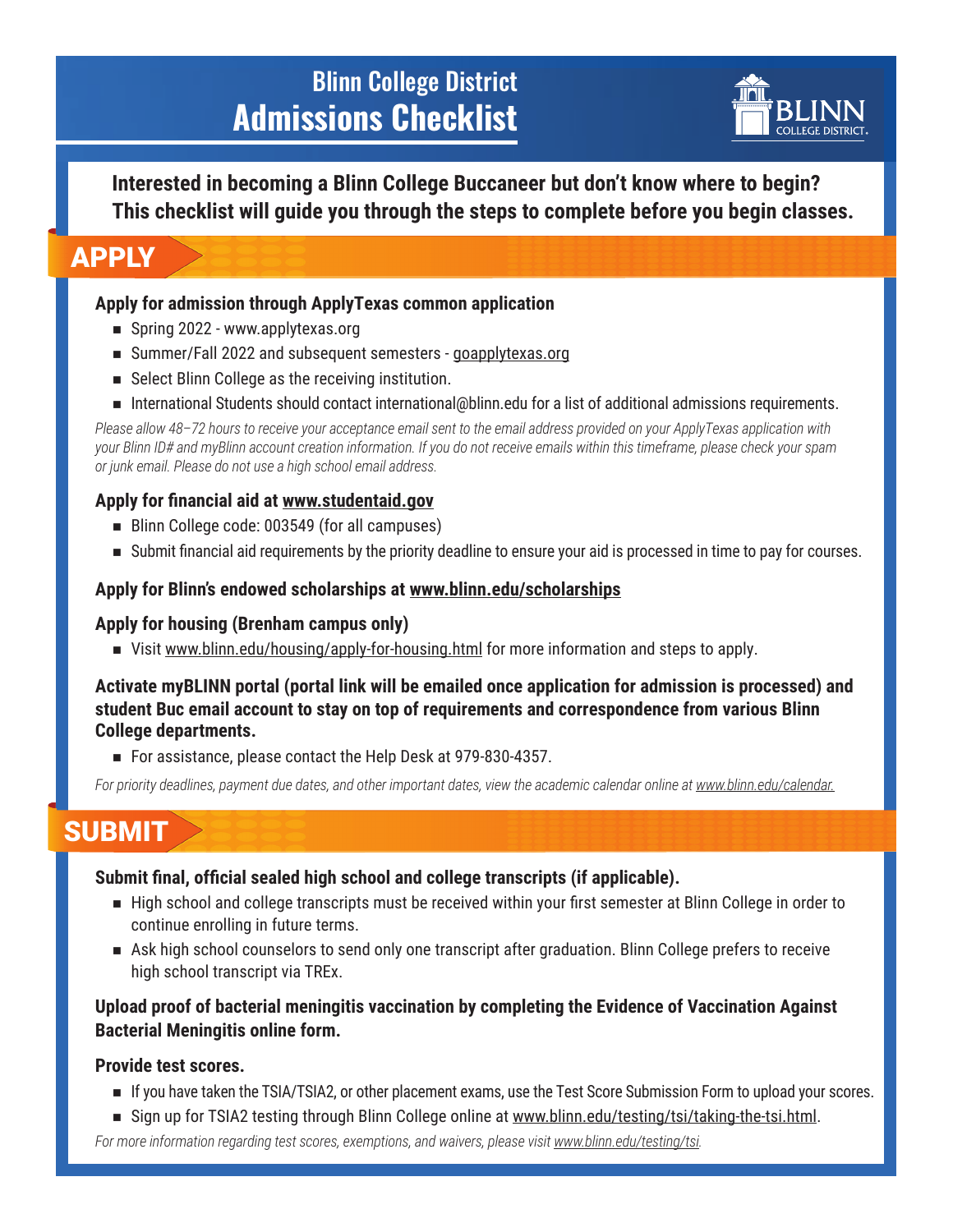# Blinn College District **Admissions Checklist**



### ATTEND

**Attend a New Student Registration (NSR) session to meet with an advisor, register for courses, and meet with other departments including Financial Aid and Business Services.** 

■ Visit www.blinn.edu/new-student-registration for more information and registration dates.

### **Meet with an Academic Advisor for assistance planning your semester and helping you select courses to take.**

- Download the QLess Inc. app for the easiest way to schedule your advising (online or face-to-face) appointment. The Qless Inc. app is available on the App Store and Google Play Store.
	- Academic advising is required for students who have not passed one or more sections of testing prior to registration.
	- New students who passed all sections of testing or are exempt do not have to be advised; however, Blinn recommends that all students meet with an academic advisor prior to registration.

## ENROLL

### **Register for your courses online using the "Add/Drop" feature in your myBLINN portal.**

■ Watch instructional registration videos online at www.blinn.edu/admissions/registration.html.

#### **Make necessary payment arrangements for courses.**

- Check your "Financial Aid Checklist" in your myBLINN portal to ensure your aid package is available to cover your courses.
- n Make a payment or set up a payment plan through NelNet. Visit www.blinn.edu/admissions/pay-as-you-go.html for more information.

# **OBTAIN**

**Request a parking permit through your myBLINN portal. Visit www.blinn.edu/parking/student-parking.html for instructions on how to request and obtain your Blinn College parking permit.**

**RELLIS Campus:** Students attending the RELLIS Campus must request their parking permit through Texas A&M Transportation Services. Visit https://transport2.tamu.edu/account and click on the "Blinn Students" link to purchase your parking permit.

### **Use the "Photo ID – Student Submission Form" found under the Admissions Form icon in your myBLINN portal to submit a photo to be printed on your student ID.**

- **Brenham Housing Students:** Student IDs will be included in your check-in packet on move-in day. It is important to submit your photo after you have received a room assignment.
- **EXECOMMUTER Students:** Student IDs will be mailed to the address provided on the form.
- **Dual Credit Students:** Student IDs will be mailed to your high school counselor.
- **Home School Dual Credit Students:** Student IDs will be mailed to the address provided on the form.

### GO!

### **Show up to class on the first day!**

■ Failure to attend could result in you being dropped as a "no show" or withdrawn for excessive absences. Please review Blinn College's Attendance Policy for more information.